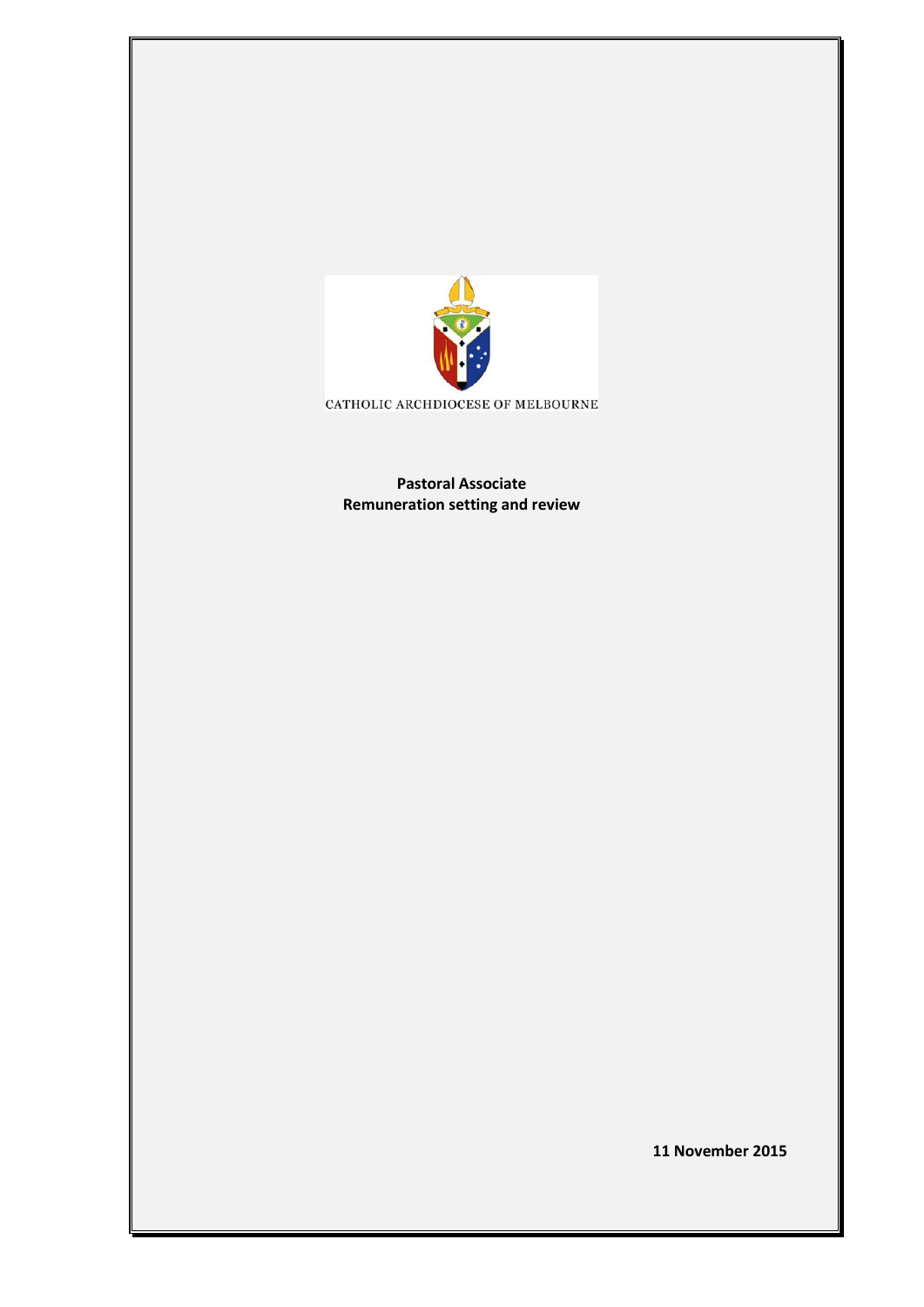#### **Purpose**

To promulgate a framework relating to the setting and review of remuneration for Pastoral Associates.

This policy is not a term of any contract, including any contract of employment. This policy may be varied by the Archdiocese from time to time.

### **Background**

This framework arose out of the work of the Pastoral Associates Review Reference Group established by the Archbishop in late 2003, to among other matters review remuneration arrangements for employee Pastoral Associates.

The remuneration levels were determined

- 1. after a work value analysis of a cross section of employee Pastoral Associate positions and having regard to a similar exercise undertaken in the Adelaide diocese in 2003, and
- 2. having regard to market rates applicable to positions at that value in the employment market.

## **Application**

This framework applies to Pastoral Associates using

- 1. the Pastoral Associate Employment Agreement, or
- 2. the Model Agreement for the engagement of Religious Pastoral Associates.

Both can be located a[t http://www.cam.org.au/policies](http://www.cam.org.au/policies)

### **Processes for employees**

- 1. The salary ranges are set out in schedule 1. They are adjusted annually by the Human Resources Office based on market rate data and the new rates of pay apply from 1 January in the following year.
- 2. The remuneration range matrix as set out in schedule 2 is used for the setting and review of remuneration.
- 3. It is recommended that salaries be reviewed annually in January. Factors used to assess whether an upward adjustment is warranted are:
	- Salary range movement over the previous twelve months (refer to schedule 1).
	- The performance of the employee over the previous twelve months.
- 4. Salary increases should be neither automatic nor inevitable. Performance should be of the essence.
	- The passing on of salary range movement as identified in schedule 1 should occur where performance is steady as this maintains the status quo.
	- Overall, salaries should cluster around mid points. Levels beyond mid point of the ranges should be the exception rather than the rule.
	- In all cases, any increase should not take the pay rate in excess of the maximum of the range.

### **Processes for religious**

1. The stipend payments for religious are set out in schedule 3. It is adjusted annually by the Archbishop on the recommendation of the Standing Committee on Religious Stipends and the new rate applies from 1 January in the following year.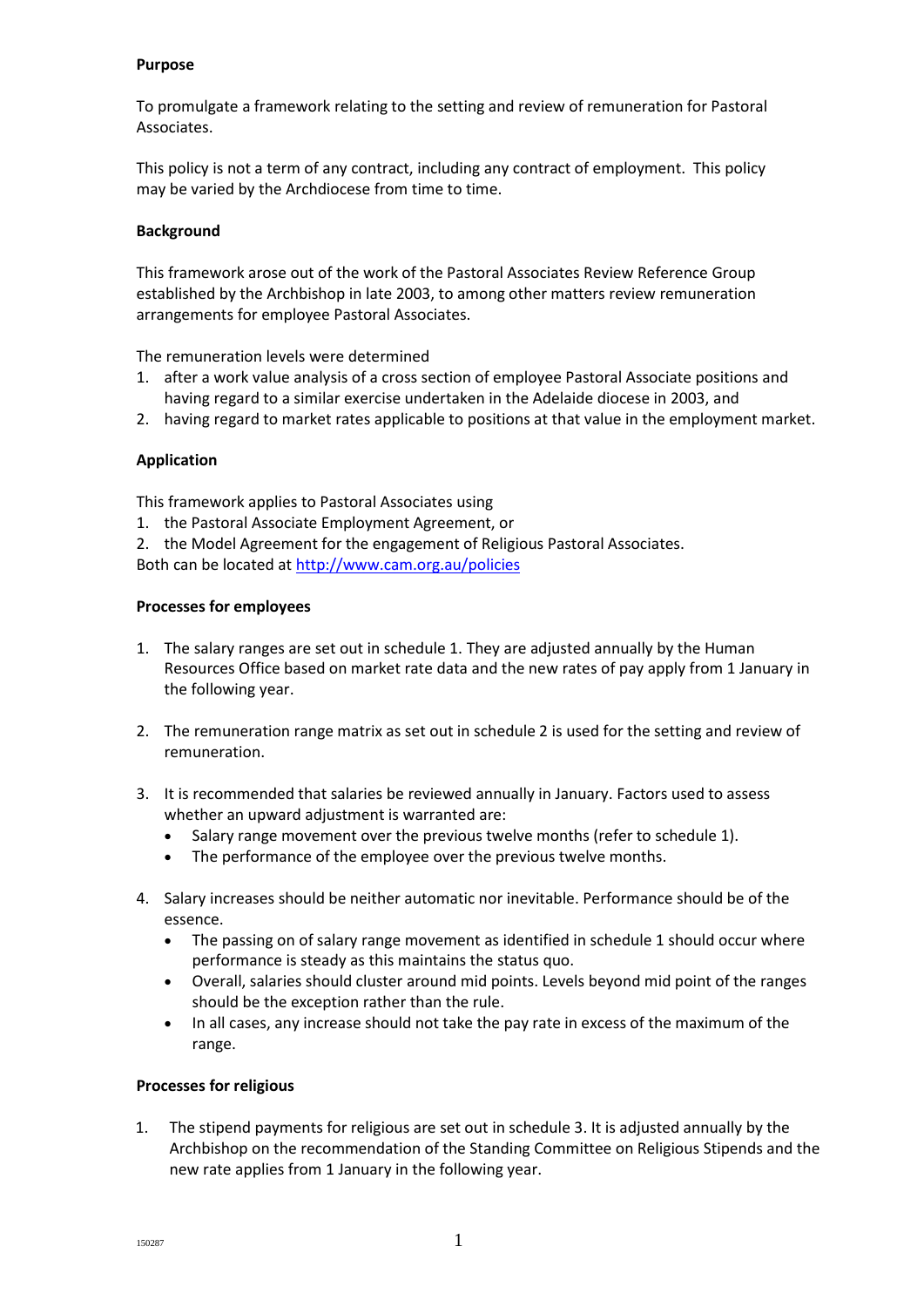#### **Salary ranges for employees**

| Year | Minimum  | Mid point | Maximum  | Range Movement       |
|------|----------|-----------|----------|----------------------|
|      | $$$ pa   | $$$ pa    | \$ pa    | (from previous year) |
|      |          |           |          |                      |
| 2005 | 39,609   | 41,694    | 43,778   | N/A                  |
|      |          |           |          |                      |
| 2006 | 40,651   | 42,790    | 44,930   | 2.63                 |
|      |          |           |          |                      |
| 2007 | 42,011   | 44,222    | 46,433   | 3.35                 |
|      |          |           |          |                      |
| 2008 | 43,378   | 45,661    | 47,944   | 3.25                 |
|      |          |           |          |                      |
| 2009 | 45,668   | 48,071    | 50,475   | 5.28                 |
| 2010 | 46,729   | 49.189    | 51,648   | 2.33                 |
|      |          |           |          |                      |
| 2011 | 48,197   | 50,734    | 53,271   | 3.14                 |
|      |          |           |          |                      |
| 2012 | \$50,856 | \$53,533  | \$56,209 | 5.52                 |
|      |          |           |          |                      |
| 2013 | \$52,985 | \$55,773  | \$58.562 | 4.19                 |
|      |          |           |          |                      |
| 2014 | \$54,966 | \$57,859  | \$60,752 | 3.74                 |
|      |          |           |          |                      |
| 2015 | \$57,331 | \$60,349  | \$63,366 | 4.3                  |
|      |          |           |          |                      |
| 2016 | \$58,765 | \$61,857  | \$64,950 | 2.5                  |

Grade 1 as defined in the Pastoral Associate Position and Accreditation Standards

Grade 2/Senior Pastoral Associate as defined in the Pastoral Associate Position and Accreditation Standards

| Year | Minimum  | Mid point | Maximum  | Movement             |
|------|----------|-----------|----------|----------------------|
|      | $$$ pa   | $$$ pa    | \$ pa    | (from previous year) |
| 2005 | 44,716   | 47,067    | 49,423   | N/A                  |
| 2006 | 46,212   | 48,645    | 51,077   | 3.35                 |
| 2007 | 48,091   | 50,622    | 53,153   | 4.06                 |
| 2008 | 49,859   | 52,484    | 55,108   | 3.68                 |
| 2009 | 52,492   | 55,254    | 58,017   | 5.28                 |
| 2010 | 53,712   | 56,539    | 59,366   | 2.33                 |
| 2011 | 55,399   | 58,315    | 61,231   | 3.14                 |
| 2012 | \$58,455 | \$61,532  | \$64,608 | 5.52                 |
| 2013 | \$60,902 | \$64,107  | \$67,312 | 4.19                 |
| 2014 | \$63,180 | \$66,505  | \$69,830 | 3.74                 |
| 2015 | \$65,898 | \$69,366  | \$72,835 | 4.3                  |
| 2016 | \$67,545 | \$71,100  | \$74,656 | 2.5                  |

1. Part time annual salaries are calculated by dividing the annual salary by 76 (full time working hours per fortnight) then multiply this rate by the agreed hours the part time worker will work in the fortnight.

2. Hourly rates for casuals are calculated by dividing the annual salary by 26 (fortnights) and then 76 (full time working hours per fortnight). To that add a 25% loading in lieu of annual and personal leave.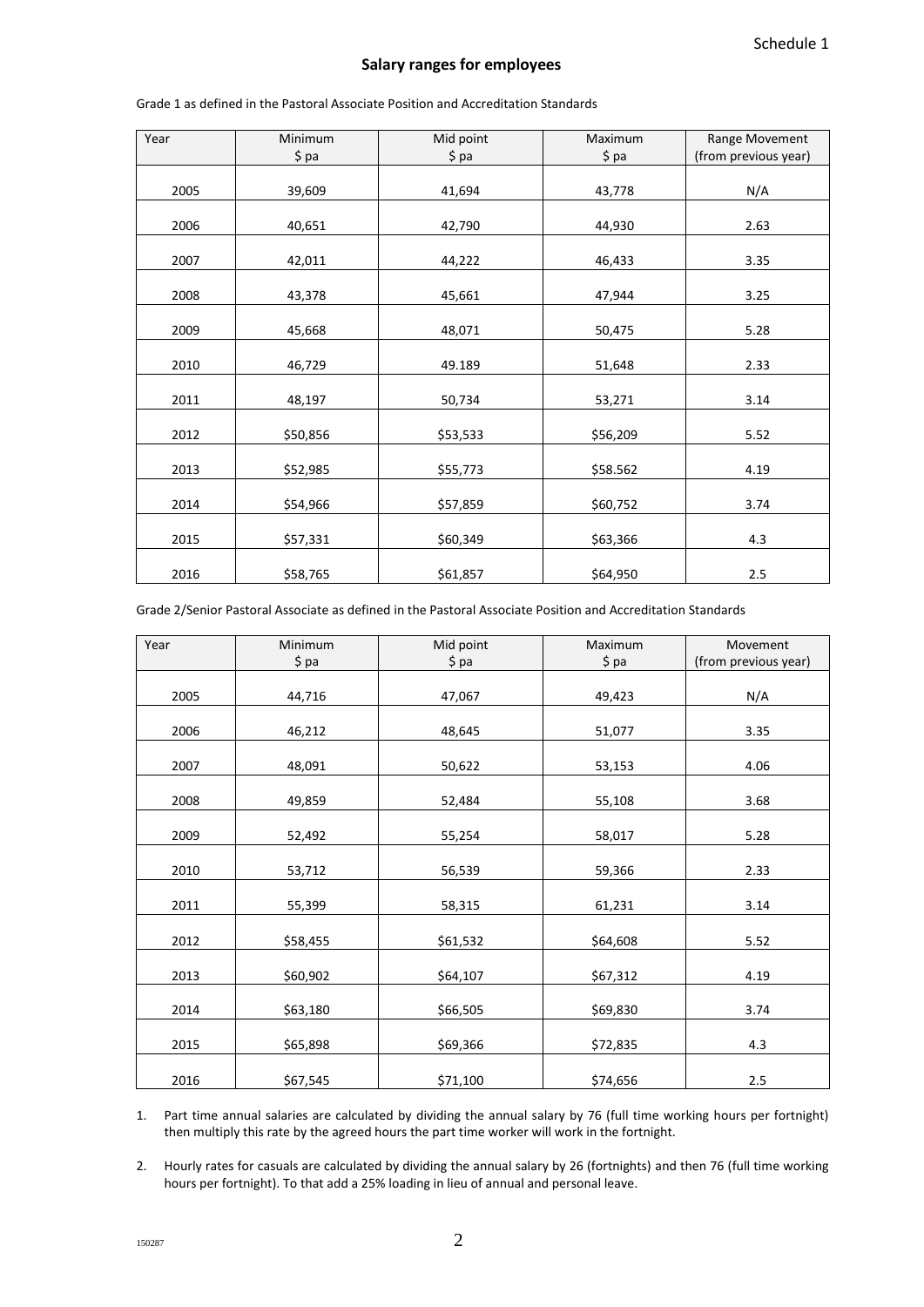# **Remuneration range matrix**

|      |                                | <b>PERFORMANCE</b>                                                                                                    | <b>MARKET CONSIDERATIONS</b>                                            |  |
|------|--------------------------------|-----------------------------------------------------------------------------------------------------------------------|-------------------------------------------------------------------------|--|
|      |                                | <b>CONSIDERATIONS</b>                                                                                                 |                                                                         |  |
|      | <b>RANGE</b><br><b>MAXIMUM</b> |                                                                                                                       |                                                                         |  |
| 105% |                                |                                                                                                                       |                                                                         |  |
|      |                                | $\Leftarrow$ Outstanding performer                                                                                    | Highly specialised skills,<br>scarce and critical to<br>parish outcomes |  |
|      |                                | $\Leftarrow$ Extensive experience<br>highly promotable                                                                |                                                                         |  |
|      |                                | $\Leftarrow$ Very experienced superior<br>performer                                                                   | Need to make a pay offer<br>sufficient for person to                    |  |
|      |                                | $\Leftarrow$ Competent performer                                                                                      | move                                                                    |  |
| 100% |                                | $\Leftarrow$ Experienced, eg 2 years in<br>the position adequate<br>performance but capable<br>of further development |                                                                         |  |
|      |                                | $\Leftarrow$ Inexperienced employee<br>or showing marginal<br>performance                                             | Able to complete<br>satisfactorily in the<br>market                     |  |
|      |                                | $\Leftarrow$ Recent appointee                                                                                         |                                                                         |  |
|      |                                |                                                                                                                       |                                                                         |  |
| 95%  | <b>RANGE MINIMUM</b>           |                                                                                                                       |                                                                         |  |